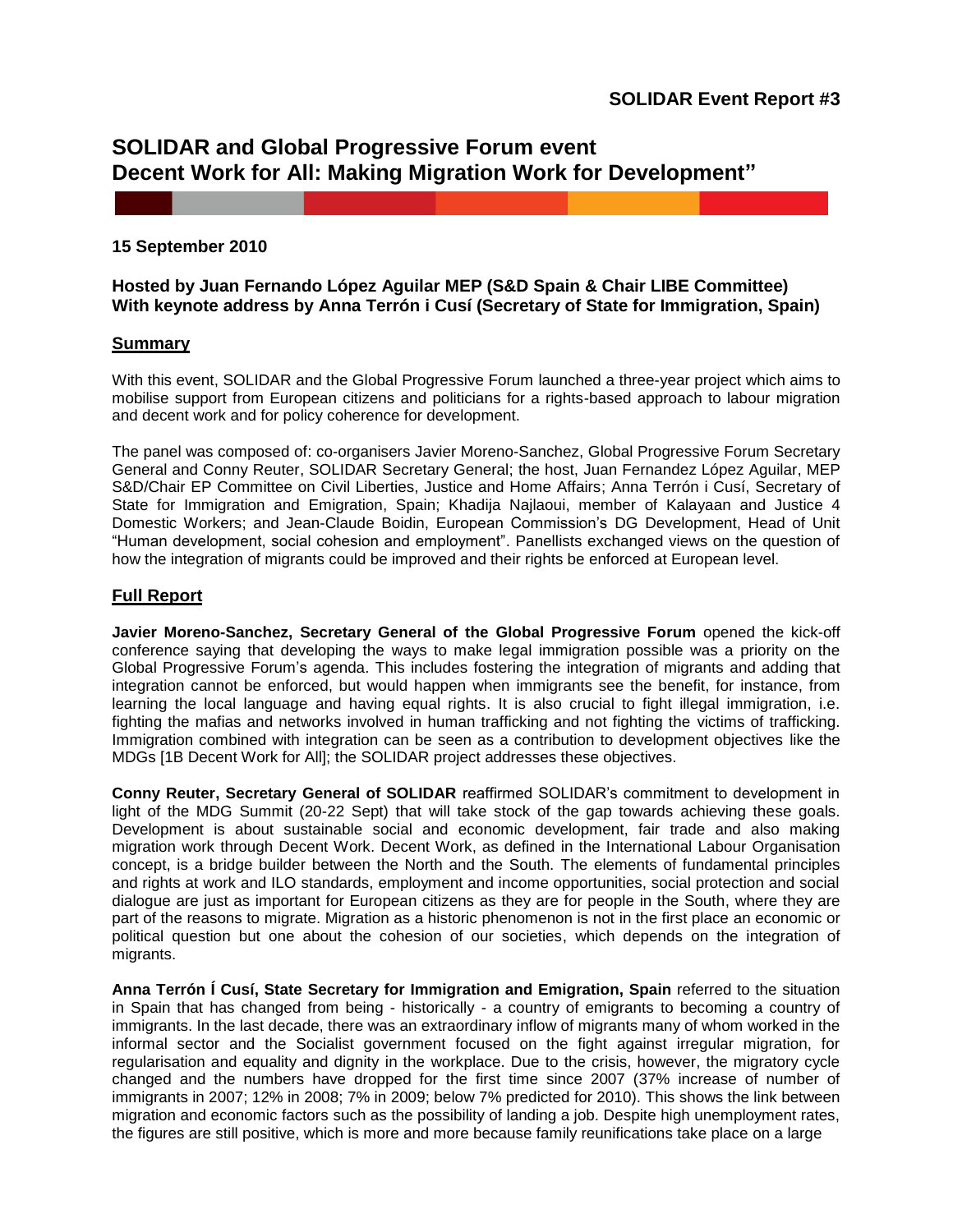scale. At the same time, there are also positive cases of development, like Peruvians who are considering returning and investing the money earned in Spain in Peru.

The Spanish government together with other EU Member States tries to respond to the challenges of managing diversity and human mobility. Policies are needed that allow for regular work and that guarantee equal rights and responsibilities and a framework to promote solidarity for all workers. Also, there is the need to focus on the integration of the second generation of immigrants and to develop the concept of citizenship.

**Khadija Najlaoui, member of [Kalayaan](http://www.kalayaan.org.uk/) and Justice 4 Domestic Workers** and a domestic worker in the UK shared her experiences:

"Many Moroccans have achieved higher education but most of them couldn"t find jobs. Most of us find jobs in garment factories because other countries would chose Morocco to do their garments. But the salary in this kind of job is not enough to provide a decent living that every human being deserves. My education was until year 7 only because my family was very poor and couldn't afford to send me to school. I couldn"t bear in my heart that sometimes we had nothing to eat. My father was only earning 200 Dirhams a week (more or less £20) as security guard in a scrap metal factory. I was fourth of 7 children. Even though I was young and should have been studying and playing like other children, at the age of 15, I took the responsibility to help my family and started to work in a garment factory from 8 in the morning to 7 at night plus over time for 2 hours for 5 1/2 days a week. My salary was only 40 Dirhams a week (more or less  $£4$ ).  $($ ... $)$ 

"I decided to work abroad; first in Dubai as a domestic worker because this was the fastest way to find a secure job in another country. I had a good family there but the hours of work were very long from 7 in the morning to 12.30 midnight and I was shocked with my salary because I earned actually a bit better in Morocco.  $(...)$ 

During a stay in London, I decided to leave my employer. I found my friend who helped find a job. (…). In 2009, I became very ill and the doctor said I was overworked and advised me to rest but how could I rest? I had to work even when I was very ill. (…)

"I was lucky to find a new employer soon and managed to renew my visa and now start to rebuild my life again. I found my fellow domestic workers in Justice 4 Domestic Workers. We may be from different countries before coming to the UK but our sufferings back home are the same. The poverty was so bad that we were forced to leave our families in search of decent jobs. Many of us were forced to flee an abusive or violent employer, or were thrown out onto the street, often with nothing – no passport, no shelter, no food, nowhere to turn to. (…)

Khadija shared the results of a survey carried out by J4DW and Unite the Union on pay and working conditions of migrant domestic workers. Out of 111 members of J4DW:

- only 47 workers were issued written contracts;
- -105 were not paid the minimum wage;
- 63 were expected to work more than 55 hours a week;
- 46 had no paid holiday in a year;
- only 33 continued to be paid when sick;
- about half of them felt comfortable discussing their terms of employment with their employer; and
- 81 experience work-related stress symptoms such as headaches, sleeplessness and anxiety.

#### **Khadija's conclusions:**

"Domestic work is work. Through this job we provide decent livelihood for our families from our countries of origin and help keep afloat its economy through our remittances and the commodities we send.

"We contribute to the productive economy of our host countries as carers of the families, so that they can go to work, and it is families that build every nation.

"Support the ILO Convention on the Rights of Domestic Workers!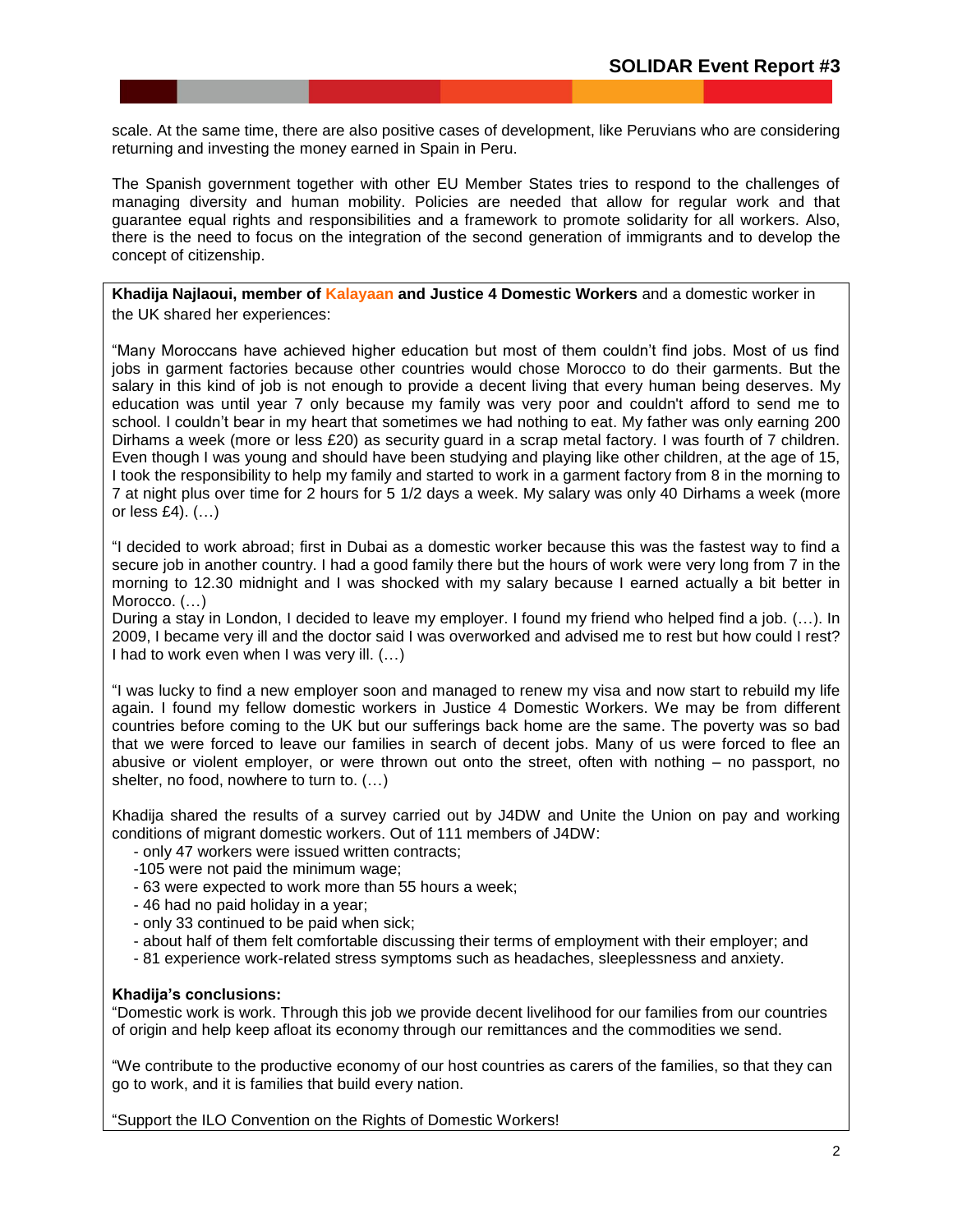**Juan Fernandez López Aguilar, MEP S&D, Chair EP Committee on Civil Liberties, Justice and Home Affairs** spoke about the European model as a unique combination of rights, liberties, social protection and a commitment to those who are less well off. With the entry into force of the Lisbon Treaty on 1 January 2010, with the now binding European Charter of Fundamental Rights, and streamlined decision-making, the European Parliament could be more demanding at European level and vis-a-vis the Member States in the implementation of the Stockholm Programme (2010-2014).

With Decent Work as part of the European migration and immigration policies, greater attention is given to the rights and freedoms on the labour market and the fight against exclusion. The  $4<sup>th</sup>$  Ministerial Conference on Integration held during the Spanish Presidency highlighted integration as an important dimension of European migration policies, which could not be reduced to the question of internal security, but concerns questions of employment, education, social services and financial sustainability. With the [Lambrinidis Report](http://www.europarl.europa.eu/sides/getDoc.do?type=TA&language=EN&reference=P6-TA-2006-0318) adopted 2006, the European Parliament committed to ensure equal opportunities and access to the labour market and to achieve Decent Work for all workers regardless of their origin. Currently, the European Parliament aims to establish a Single Permit – a single procedure for all foreign workers applying to work in the European Union. Further, confronted with rising xenophobia, racism, populism, individual or collective discrimination of migrants across Europe, the European Left is determined to fight these complex problems.

**Jean-Claude Boidin, EC DG Development, Head of Unit "Human development, social cohesion and employment"** congratulated the organisers on the project launch. As stated in the [Human Development](http://hdr.undp.org/en/media/HDR_2009_EN_Complete.pdf)  [Report 2009](http://hdr.undp.org/en/media/HDR_2009_EN_Complete.pdf) mobility is a factor of development when migration is voluntary and rights are respected. In DG Development, the question is how to link migration and development in the cooperation with the EU"s partner countries. This was the focus of the three European institutions since the 2005 EU Council"s "Global approach to migration" and progress has been made to mainstream migration issues in development policies. On the other hand, it is more difficult to include development objectives in migration policies as the European Commission has less leeway in this policy area.

The Commission seeks to have honest dialogue with partners on issues such as brain drain, fighting illegal migration, encouraging legal economic migration and finding synergies between migration and development. The framework for that is the Africa-EU Partnership on migration, mobility and employment and the EU-Africa Summit at the end of November 2010 in Libya.

In terms of concrete measures, the EC is establishing migration observatories in the ACP countries for Europeans to better understand why Africans leave; and a remittances institute to be administered by the World Bank. The EC is also concerned with brain drain in the health sector knowing that half of the doctors from Cameroon work in Europe and half of the nurses trained in Zambia go to South Africa. They support the [WHO Global Code of Practice](http://www.who.int/hrh/migration/code/WHO_global_code_of_practice_EN.pdf) on the international recruitment of health personnel, adopted in May 2009, which for the first time addresses countries of origin and destination.

**Luis Miguel Pariza Castaños, EESC, Group II – Employees, Spain** announced the adoption in the Plenary of 15 September 2010, of the resolution of the Section for Employment, Social Affairs and Citizenship on the [Role of legal immigration in the context of demographic challenges,](http://toad.eesc.europa.eu/ViewDoc.aspx?doc=S4JLwkTYk23wGLjZAu3R6mArOTzbykhdgcv%2fFBwTx9BgKzk828pIXd%2b54S6ZKuJzLyBkiCB9e7tXuNN5fWUMglnEAxuQ3t3NfFs1LeJrH3LJmNgj5UCIFy8gZIggfXu7SV0fDDeTt%2f9wNIVV7NVdxIkiWlT4y69kqkytXPPEJwSwfcqY0ctEjkYwqXrQA%2fK0gc4B8Yxl9kIy) requested by the Belgian Presidency. Therein, the EESC calls for a more active and common EU policy to admit foreign workers, both for highly-qualified and less-qualified jobs. European legislation on immigration should ensure equal treatment and decent working conditions, based on the principle of non-discrimination. The European Integration Forum is the platform to bring up and discuss initiatives between institutions and civil society representatives.

### **Conclusions and next steps**

- The integration of migrants is an essential questions as it comes down to the fundamental question of how we want to organise living together and about the core values of Europe.
- With this project, SOLIDAR and the Global Progressive Forum together with organisations from the South will continue to campaign for decent work, social cohesion and life in dignity for all.